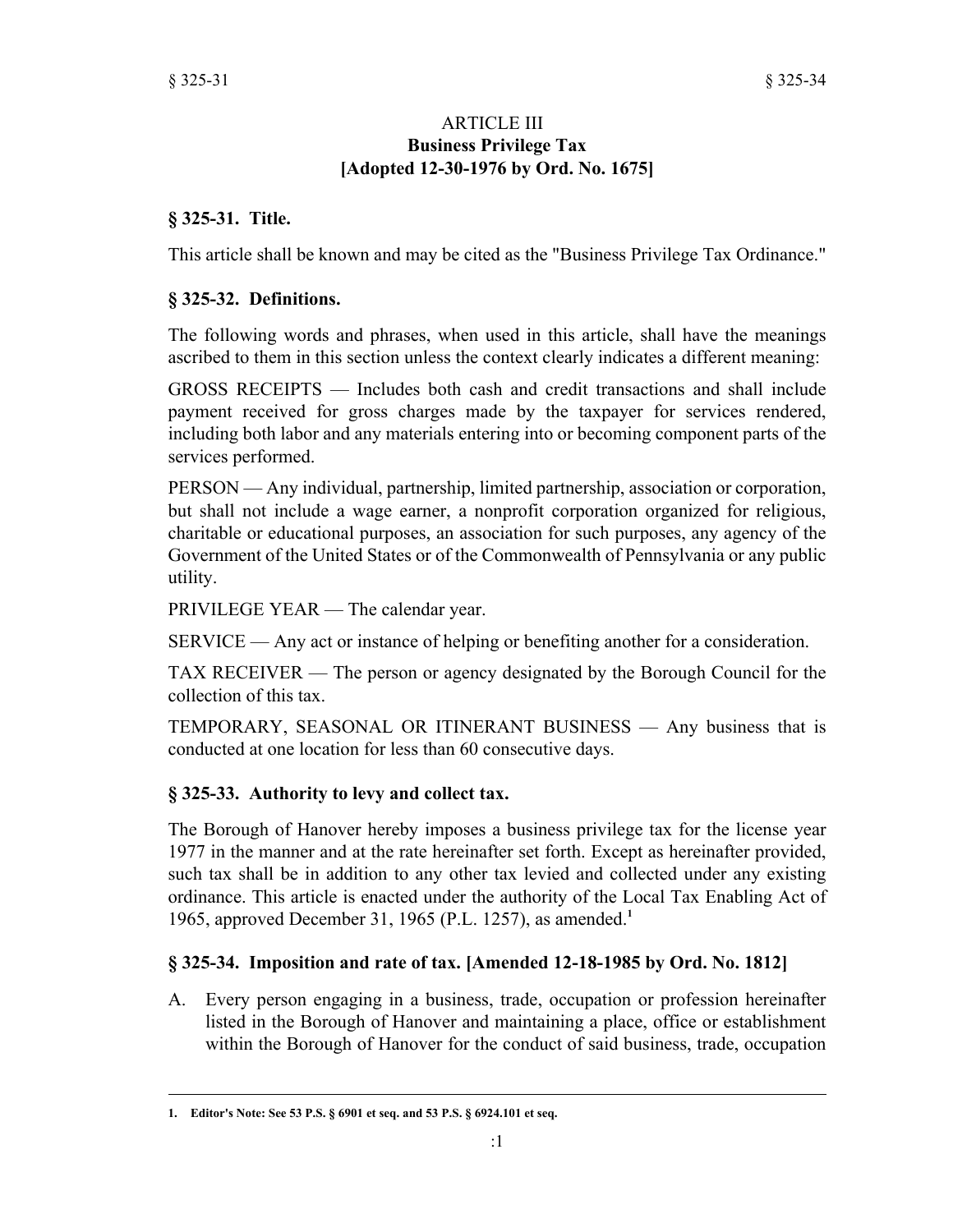or profession shall pay a business privilege tax at the rate of two mills on his gross receipts derived from all services rendered to clients, patients and customers.

- Every person engaging in a business, trade, occupation or profession hereinafter listed in the Borough of Hanover and maintaining no place, office or establishment within the Borough of Hanover for the conduct of said business, trade, occupation or profession shall pay a business privilege tax at the rate of two mills on his gross receipts derived from all services rendered within the Borough of Hanover to clients, patients and customers. B.
- The businesses, trades, occupations and professions above referred to are as follows: printers; lithographers, processors; laundry operators; launderette operators; warehousemen; upholsterers; doctors; lawyers; dentists; engineers; architects; chemists; chiropractors; chiropodists; certified public accountants; public accountants; real estate brokers; cleaning, pressing and dyeing establishment operators; shoe repair shop operators; tailors; dressmakers; electrical, plastering, bricklaying, carpentry, heating, ventilating, plumbing and painting contractors; repairers of electrical, electronic or automotive machinery or equipment or other machinery and equipment, and other wares and merchandise; and all other businesses, trades, occupations and professions in which there is offered any service or services to the general public or a limited number thereof. C.

# **§ 325-35. Determination of gross receipts.**

- Every person subject to the payment of the tax hereby imposed, who has A. commenced his business at least one full year prior to the beginning of the license year, shall determine his gross receipts for the license year from his actual gross receipts for the preceding calendar year. However, for the license year 1977 the gross receipts shall be computed for the eleven-month period immediately preceding the year 1977.
- Every person subject to the payment of the tax hereby imposed, who has commenced his business less than one full year prior to the beginning of the license year, shall determine his gross receipts for the license year by multiplying by 12 (for the license year 1977, multiplying by 11) the monthly average of the actual gross amount of business transacted by him during the months he was engaged in business prior to the be of the license year. B.
- Every person subject to the payment of the tax hereby imposed, who commences his business subsequent to the beginning of the license year, shall determine his gross receipts for the license year by multiplying his actual gross receipts for the first month he engages in business by the number of months remaining in the license year. C.
- Every person subject to the payment of the tax hereby imposed, who engages in D. a business temporary, seasonal or itinerant in its nature, shall determine his gross receipts for the license year from his actual gross receipts for the license year.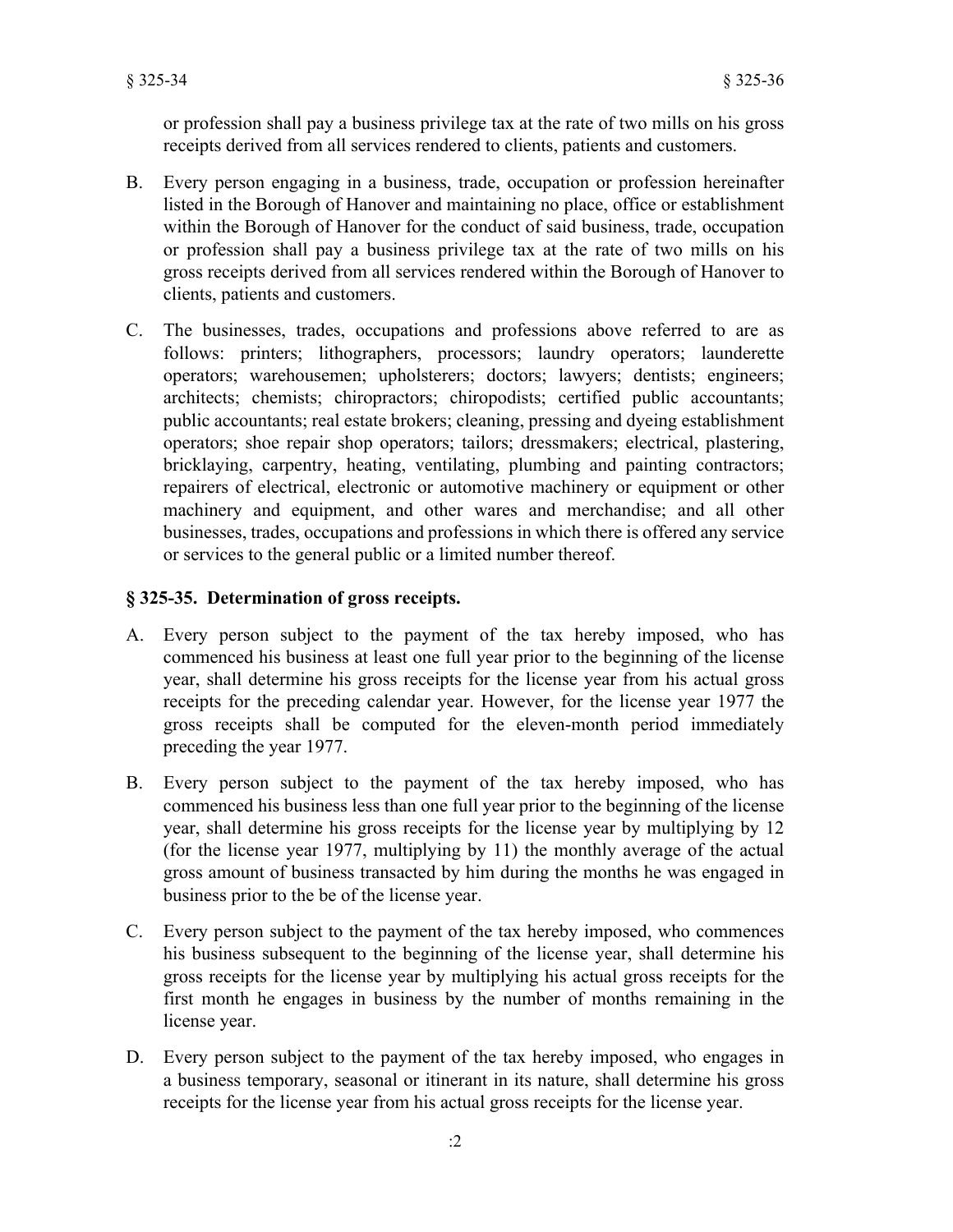#### **§ 325-36. Registration.**

Any person subject to the tax hereby imposed shall, on or before the first day of January prior to commencing business in such license year, register with the Tax Receiver, and having once registered with the Tax Receiver, registration annually thereafter is not required.

#### **§ 325-37. Returns. [Amended 7-27-2016 by Ord. No. 2247]**

- Every return shall be made upon a form furnished by the Tax Collector. Every A. person making a return shall certify the correctness thereof by affidavit.
- Every person subject to the tax imposed by this article who commenced his B. business at least 13 full months prior to the beginning of any license year shall, on or before the 15th day of April, file with the Tax Collector a return setting forth his name, his business and business address, and such other information as may be necessary in arriving at the actual gross amount of business transacted by him during the preceding calendar year, and the amount of the tax due.
- Every person subject to the tax imposed by this article who has commenced his C. business less than 13 full months prior to the beginning of any license year shall on or before the 15th day of April, file with the Tax Collector a return setting forth his name, his business and business address, and such other information as may be necessary in arriving at the monthly average of the actual gross amount of business transacted by him during the months in the preceding calendar year he was engaged in business and the amount of the tax due.
- Every person subject to the tax imposed by this article who commences business D. less than one full month prior to the end of the preceding calendar year or prior to the beginning of any license year shall within 40 days from the date of commencing such business file a return with the Tax Collector setting forth his name, his business and business address, and such information as may be necessary in arriving at the actual gross amount of business transacted by him during his first full month of business and the amount of the tax due.
- Every person subject to the payment of tax imposed in this article who engages in a business temporary, seasonal or itinerant by its nature, shall within seven days from the day he completes such business file a return with the Tax Collector setting forth his name, the business and business address, and such information as may be necessary in arriving at the actual gross amount of business transacted by him during such period and the amount of tax due. E.

### **§ 325-38. Payment.**

At the time of filing the first return, the person making the same shall pay the A. amount of the tax estimated to be due.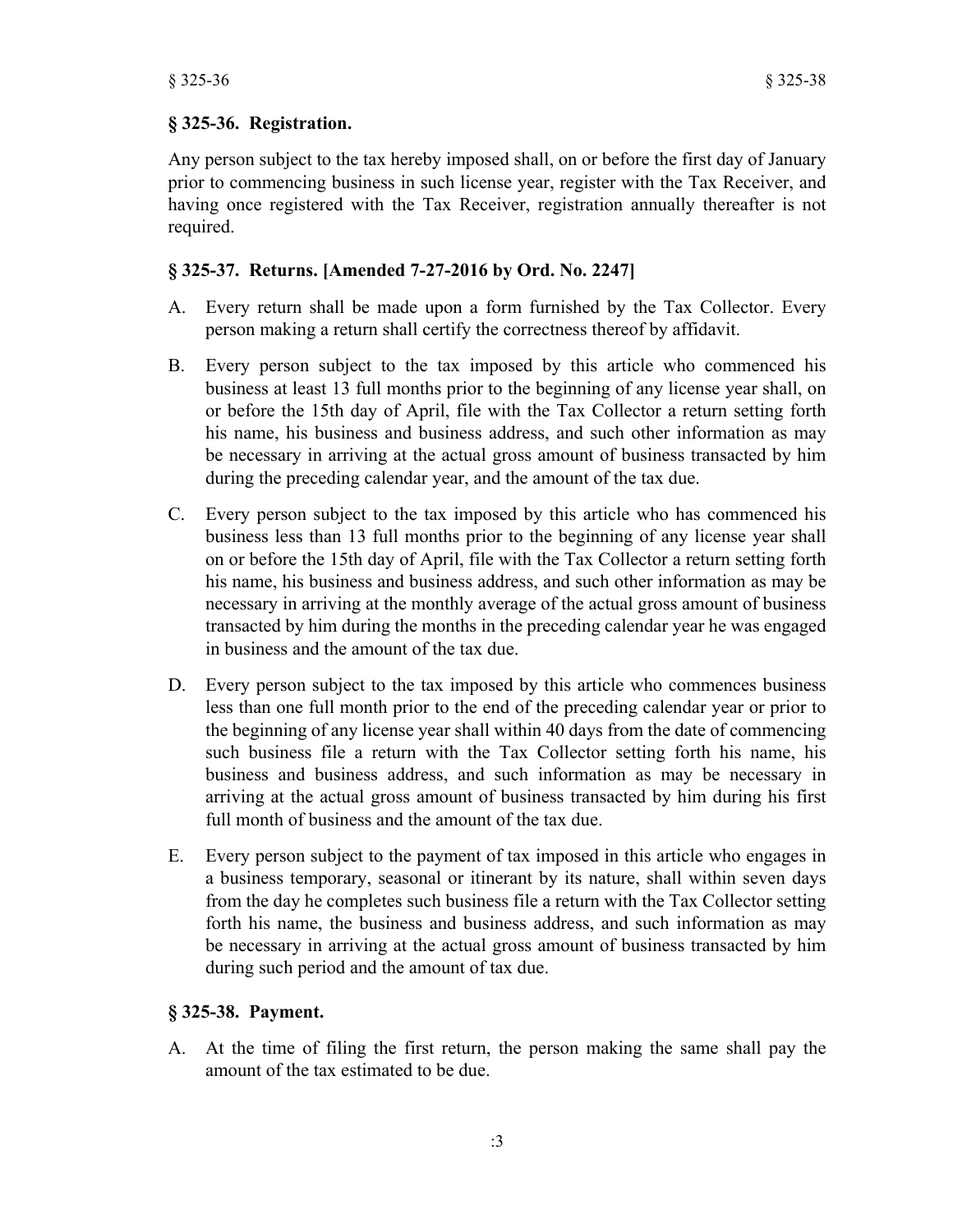At the time of the filing of the final return, if the full amount of the tax due by the taxpayer for the license year has not been paid, the taxpayer shall pay the remaining balance of the tax, which will be the difference between the amount of the tax paid at the time of making the first return on the estimated computation and the amount of the tax finally shown to be due. No payment of less than \$1 shall be required. **[Amended 12-30-1978 by Ord. No. 1700]** B.

## **§ 325-39. Refunds. [Amended 12-30-1978 by Ord. No. 1700]**

If the taxpayer for the license year shall have paid at the time of filing his estimate an amount in excess of the actual tax due at the end of the license year, the Tax Receiver shall refund to the taxpayer the amount of excess tax paid for such year. If the final return of a taxpayer shows an overpayment of the tax by reason of the fact that the gross volume of business as stated in the estimated computation was less than the actual volume of business for the year or by reason of the fact that the taxpayer did not continue to engage in business throughout the year, the Tax Receiver shall refund to the taxpayer the amount of such overpayment, which shall be the difference between the amount of tax paid upon the filing of the first return and the amount of the tax finally shown to be due. No refund shall be made if the amount is \$1 or less, unless a specific request is submitted.

# **§ 325-40. Powers and duties of Tax Receiver.**

- A. General powers. The Tax Receiver is hereby authorized and directed to make and keep such records, prepare such forms and take such other measures as may be necessary or convenient to carry this article into effect.
- Collection; records; receipts. It shall be the duty of the Tax Receiver to collect and receive the fees, taxes, fines and penalties imposed by this article. It shall also be his duty to keep a record showing the amount of the tax received by him and the date of payment. A receipt shall be given to the person paying the tax. B.
- Investigatory and determinative powers. If the Tax Receiver is not satisfied with the return and payment of the tax made by any taxpayer or supposed taxpayer under the provisions of this article, he is hereby authorized and empowered to make a determination of the tax due by such person, based upon the facts contained in the return or upon any information within his possession or that shall come into his possession. For this purpose the Tax Receiver, his deputy or his authorized agent is authorized to examine the books, papers and records of any such person to verify the accuracy of any return or payment made under the provisions thereof, to ascertain whether the taxes imposed by this article have been paid. If any taxpayer or supposed taxpayer shall neglect or refuse to make any return and payment of tax required by this article or if as a result of an investigation by the Tax Receiver a return is found to be incorrect, the Tax Receiver shall estimate the tax due by such person and determine the amount due by him for taxes, penalties and interest thereon. C.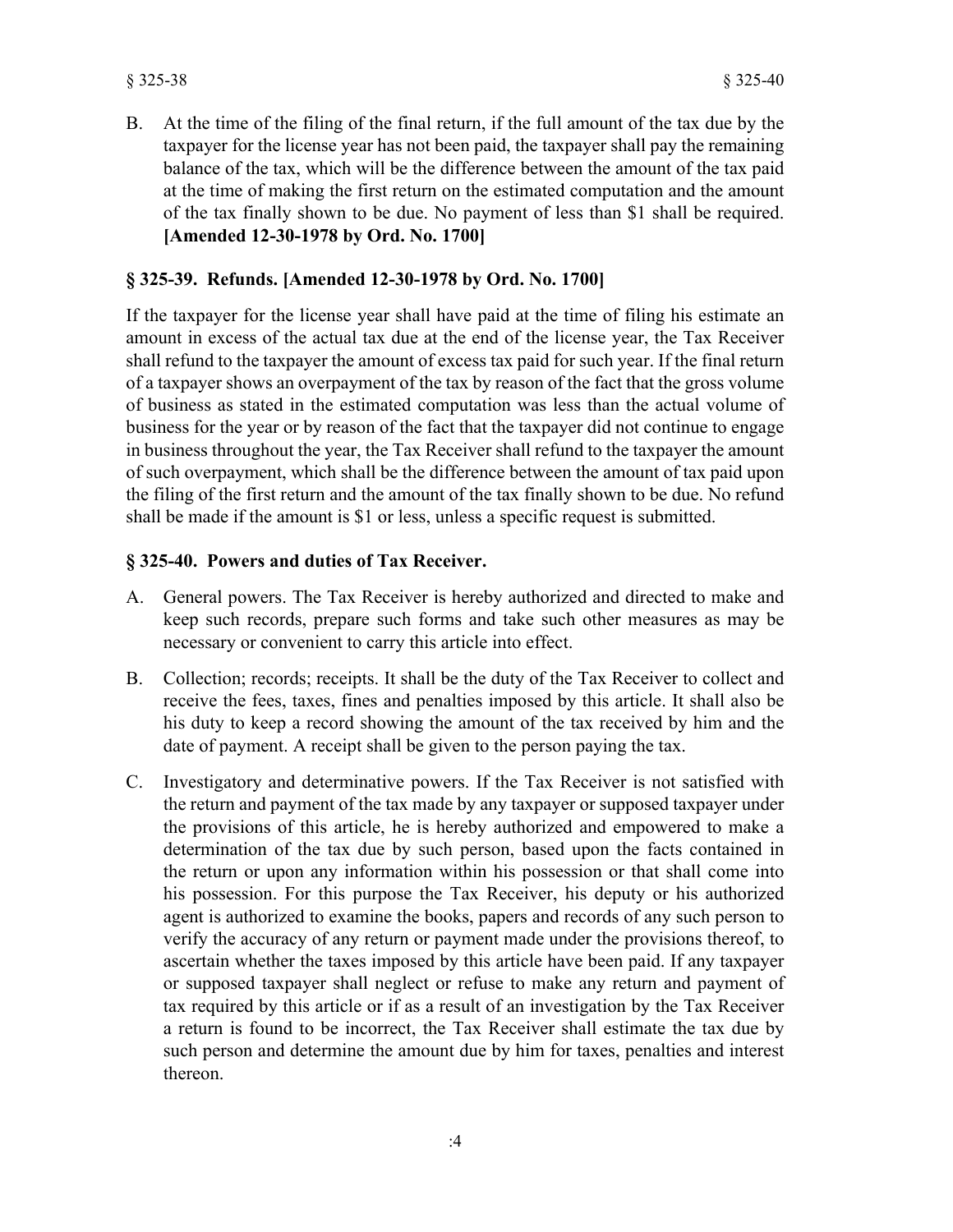D. Deposits. The Tax Receiver may, in his discretion, require reasonable deposits to be made by taxpayers who engage in a business temporary, seasonal or itinerant by its nature.

# **§ 325-41. Proof of exemptions.**

The burden is hereby imposed upon any person claiming an exemption from the payment of the tax hereby imposed to convince the Tax Receiver of his legal right to such exemption.

# **§ 325-42. Recovery of unpaid taxes.**

All taxes due and unpaid under this article shall be recoverable by the Borough as other debts due the Borough are now by law recoverable.

### **§ 325-43. Interest; penalty amount.**

All taxes due under this article shall bear interest at the rate of 6% per annum or fractional part of a month, from the day they are due and payable until paid. If any taxpayer shall neglect or refuse to make any return or payment required by this article, an additional 10% of the amount of the tax shall be added by the Tax Receiver and collected.

# **§ 325-44. Disposition of collections.**

All taxes, interest and penalties received, collected or recovered under the provisions of this article shall be paid into the treasury of the Borough for the use and benefit of the Borough.

# **§ 325-45. Returns for year 1977.**

For the year 1977, returns as enumerated hereinbefore shall be filed and the tax paid no later than September 30, 1977. Said returns and tax shall be based on an eleven-month period from February 1 to December 31, inclusive.

### **§ 325-46. When effective; duration.**

This article shall be effective immediately after the passage and advertisement subject to the time limitations of the Local Tax Enabling Act.**<sup>2</sup>** The tax imposed by this article shall continue in force on a calendar-year basis without annual reenactment, unless the rate of the tax is subsequently changed.

### **§ 325-47. Violations and penalties.**

Any person who shall violate any of the provisions of this article shall, for each violation, be subject to a fine of not less than \$10 and not more than \$500, and costs, and upon

**<sup>2.</sup> Editor's Note: See 53 P.S. § 6901 et seq. and 53 P.S. § 6924.101 et seq.**